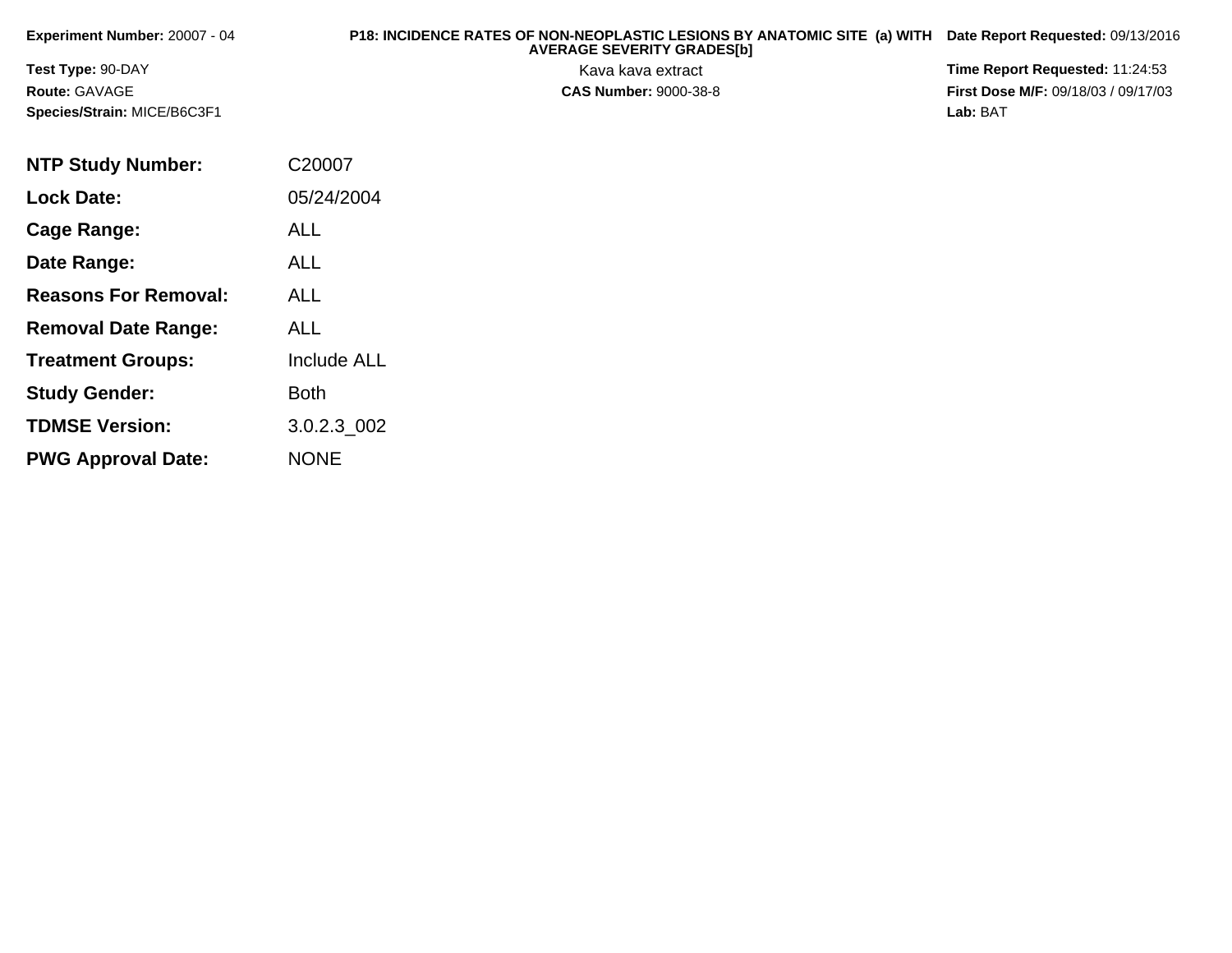| Experiment Number: 20007 - 04                            |        | P18: INCIDENCE RATES OF NON-NEOPLASTIC LESIONS BY ANATOMIC SITE (a) WITH Date Report Requested: 09/13/2016 |           |          |                                     |          |  |
|----------------------------------------------------------|--------|------------------------------------------------------------------------------------------------------------|-----------|----------|-------------------------------------|----------|--|
| Test Type: 90-DAY                                        |        | <b>AVERAGE SEVERITY GRADES[b]</b><br>Kava kava extract                                                     |           |          | Time Report Requested: 11:24:53     |          |  |
| Route: GAVAGE                                            |        | <b>CAS Number: 9000-38-8</b>                                                                               |           |          | First Dose M/F: 09/18/03 / 09/17/03 |          |  |
| Species/Strain: MICE/B6C3F1                              |        |                                                                                                            |           |          | Lab: BAT                            |          |  |
| <b>B6C3F1 MICE MALE</b>                                  | 0 G/KG | 0.125 G/KG                                                                                                 | 0.25 G/KG | 0.5 G/KG | 1.0 G/KG                            | 2.0 G/KG |  |
| <b>Disposition Summary</b>                               |        |                                                                                                            |           |          |                                     |          |  |
| <b>Animals Initially In Study</b><br><b>Early Deaths</b> | 10     | 10                                                                                                         | 10        | 10       | 10                                  | 10       |  |
| <b>Natural Death</b>                                     |        |                                                                                                            |           |          |                                     | 4        |  |
| <b>Survivors</b>                                         |        |                                                                                                            |           |          |                                     |          |  |
| <b>Terminal Sacrifice</b>                                | 10     | 10                                                                                                         | 10        | 10       | 10                                  | 6        |  |
| <b>Animals Examined Microscopically</b>                  | 10     | 10                                                                                                         | 10        | 10       | 10                                  | 10       |  |
| <b>ALIMENTARY SYSTEM</b>                                 |        |                                                                                                            |           |          |                                     |          |  |
| Esophagus                                                | (10)   | (0)                                                                                                        | (0)       | (0)      | (0)                                 | (10)     |  |
| Gallbladder                                              | (10)   | (0)                                                                                                        | (0)       | (0)      | (0)                                 | (10)     |  |
| Intestine Large, Cecum                                   | (10)   | (0)                                                                                                        | (0)       | (0)      | (0)                                 | (10)     |  |
| Intestine Large, Colon                                   | (10)   | (0)                                                                                                        | (0)       | (0)      | (0)                                 | (10)     |  |
| Intestine Large, Rectum                                  | (10)   | (0)                                                                                                        | (0)       | (0)      | (0)                                 | (10)     |  |
| Intestine Small, Duodenum                                | (10)   | (0)                                                                                                        | (0)       | (0)      | (0)                                 | (10)     |  |
| Intestine Small, Ileum                                   | (10)   | (0)                                                                                                        | (0)       | (0)      | (0)                                 | (10)     |  |
| Intestine Small, Jejunum                                 | (10)   | (0)                                                                                                        | (0)       | (0)      | (0)                                 | (10)     |  |
| Liver                                                    | (10)   | (10)                                                                                                       | (10)      | (10)     | (10)                                | (10)     |  |
| Inflammation, Chronic                                    | 6[1.0] | 7[1.0]                                                                                                     | 4[1.0]    | 7[1.0]   | 7[1.0]                              | 4 [1.0]  |  |
| Necrosis                                                 |        | 1[1.0]                                                                                                     |           | 1[1.0]   | 1[1.0]                              | 4[1.0]   |  |
| Centrilobular, Hypertrophy                               |        |                                                                                                            |           | 9[1.0]   | 10 [2.0]                            | 7 [2.6]  |  |
| Pancreas                                                 | (10)   | (0)                                                                                                        | (0)       | (0)      | (0)                                 | (10)     |  |
| Artery, Inflammation                                     | 1[1.0] |                                                                                                            |           |          |                                     |          |  |
| Salivary Glands                                          | (10)   | (0)                                                                                                        | (0)       | (0)      | (0)                                 | (10)     |  |
| Stomach, Forestomach                                     | (10)   | (0)                                                                                                        | (0)       | (0)      | (0)                                 | (10)     |  |
| Inflammation, Chronic                                    |        |                                                                                                            |           |          |                                     | 1[2.0]   |  |
| Mineralization                                           |        |                                                                                                            |           |          |                                     | 1[1.0]   |  |
| Stomach, Glandular                                       | (10)   | (0)                                                                                                        | (0)       | (0)      | (0)                                 | (10)     |  |
| Inflammation                                             | 1[2.0] |                                                                                                            |           |          |                                     | 1[1.0]   |  |
| CARDIOVASCULAR SYSTEM                                    |        |                                                                                                            |           |          |                                     |          |  |
| <b>Blood Vessel</b>                                      | (10)   | (0)                                                                                                        | (0)       | (0)      | (0)                                 | (10)     |  |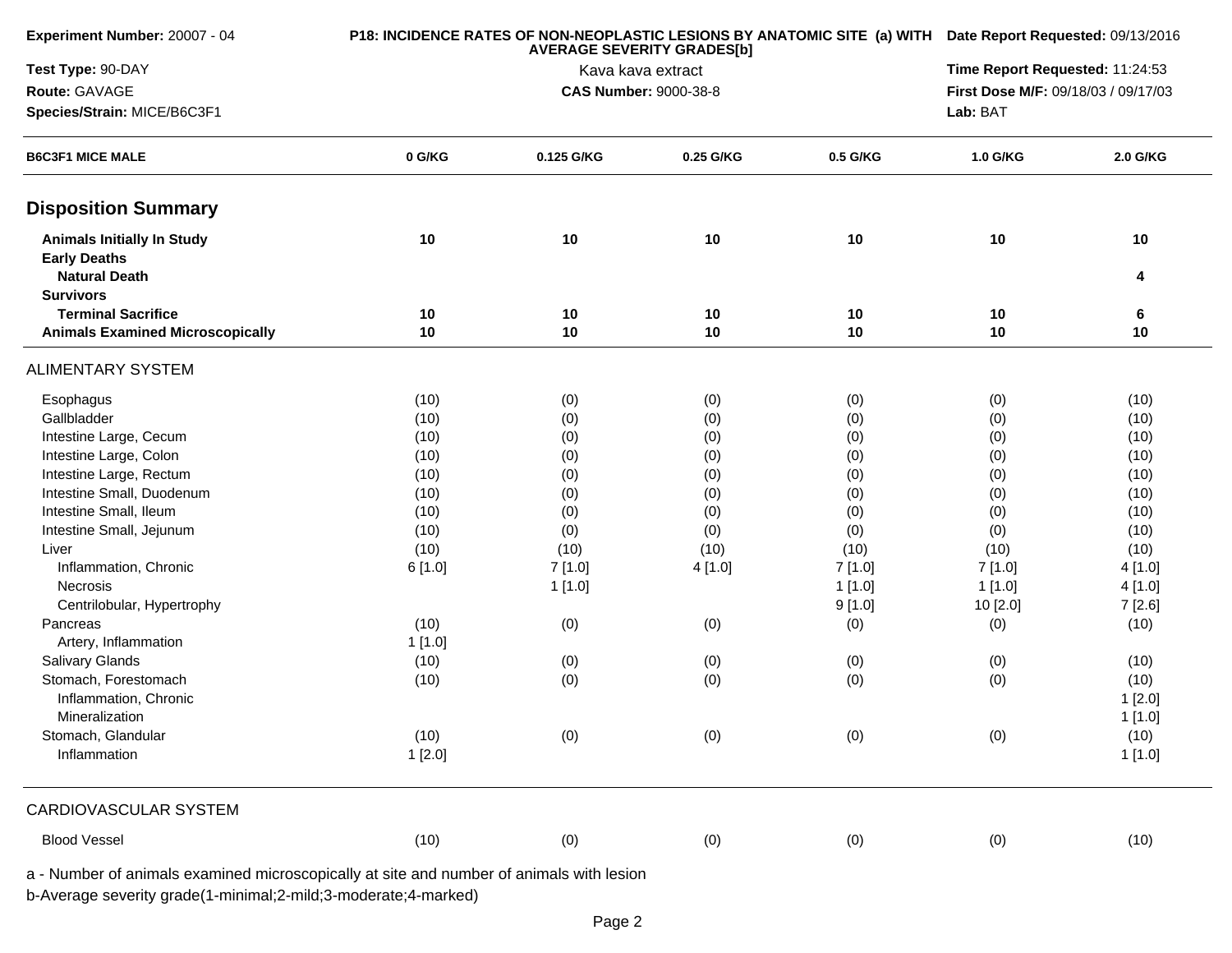| Experiment Number: 20007 - 04                          |              | P18: INCIDENCE RATES OF NON-NEOPLASTIC LESIONS BY ANATOMIC SITE (a) WITH Date Report Requested: 09/13/2016<br><b>AVERAGE SEVERITY GRADES[b]</b><br>Kava kava extract |                              |          |                                     |          |
|--------------------------------------------------------|--------------|----------------------------------------------------------------------------------------------------------------------------------------------------------------------|------------------------------|----------|-------------------------------------|----------|
| Test Type: 90-DAY                                      |              |                                                                                                                                                                      |                              |          |                                     |          |
| Route: GAVAGE                                          |              |                                                                                                                                                                      | <b>CAS Number: 9000-38-8</b> |          | First Dose M/F: 09/18/03 / 09/17/03 |          |
| Species/Strain: MICE/B6C3F1<br><b>B6C3F1 MICE MALE</b> |              |                                                                                                                                                                      | Lab: BAT                     |          |                                     |          |
|                                                        | 0 G/KG       | 0.125 G/KG                                                                                                                                                           | 0.25 G/KG                    | 0.5 G/KG | 1.0 G/KG                            | 2.0 G/KG |
| Heart                                                  | (10)         | (0)                                                                                                                                                                  | (0)                          | (0)      | (0)                                 | (10)     |
| <b>ENDOCRINE SYSTEM</b>                                |              |                                                                                                                                                                      |                              |          |                                     |          |
| <b>Adrenal Cortex</b>                                  | (10)         | (0)                                                                                                                                                                  | (0)                          | (0)      | (0)                                 | (10)     |
| Hypertrophy                                            | 1[1.0]       |                                                                                                                                                                      |                              |          |                                     | 1[1.0]   |
| Hypertrophy, Focal                                     |              |                                                                                                                                                                      |                              |          |                                     | 1[1.0]   |
| Subcapsular, Hyperplasia                               | 5[1.0]       |                                                                                                                                                                      |                              |          |                                     | 6[1.0]   |
| Adrenal Medulla                                        | (10)         | (0)                                                                                                                                                                  | (0)                          | (0)      | (0)                                 | (10)     |
| Islets, Pancreatic                                     | (10)         | (0)                                                                                                                                                                  | (0)                          | (0)      | (0)                                 | (10)     |
| Parathyroid Gland                                      | (7)          | (0)                                                                                                                                                                  | (0)                          | (0)      | (0)                                 | (7)      |
| Cyst                                                   | $\mathbf{1}$ |                                                                                                                                                                      |                              |          |                                     |          |
| <b>Pituitary Gland</b>                                 | (10)         | (0)                                                                                                                                                                  | (0)                          | (0)      | (0)                                 | (10)     |
| <b>Thyroid Gland</b>                                   | (10)         | (0)                                                                                                                                                                  | (0)                          | (0)      | (0)                                 | (10)     |
| <b>GENERAL BODY SYSTEM</b>                             |              |                                                                                                                                                                      |                              |          |                                     |          |
| None                                                   |              |                                                                                                                                                                      |                              |          |                                     |          |
| <b>GENITAL SYSTEM</b>                                  |              |                                                                                                                                                                      |                              |          |                                     |          |
| Epididymis                                             | (10)         | (0)                                                                                                                                                                  | (0)                          | (0)      | (0)                                 | (10)     |
| <b>Preputial Gland</b>                                 | (10)         | (0)                                                                                                                                                                  | (0)                          | (0)      | (0)                                 | (10)     |
| Prostate                                               | (10)         | (0)                                                                                                                                                                  | (0)                          | (0)      | (0)                                 | (10)     |
| Seminal Vesicle                                        | (10)         | (0)                                                                                                                                                                  | (0)                          | (0)      | (0)                                 | (10)     |
| <b>Testes</b>                                          | (10)         | (0)                                                                                                                                                                  | (0)                          | (0)      | (0)                                 | (10)     |
| Hypoplasia                                             |              |                                                                                                                                                                      |                              |          |                                     | 1[3.0]   |
| <b>HEMATOPOIETIC SYSTEM</b>                            |              |                                                                                                                                                                      |                              |          |                                     |          |
| <b>Bone Marrow</b>                                     | (10)         | (10)                                                                                                                                                                 | (10)                         | (10)     | (10)                                | (10)     |
| Lymph Node, Mandibular                                 | (10)         | (0)                                                                                                                                                                  | (0)                          | (0)      | (0)                                 | (10)     |
| Lymph Node, Mesenteric                                 | (10)         | (0)                                                                                                                                                                  | (0)                          | (0)      | (0)                                 | (10)     |

a - Number of animals examined microscopically at site and number of animals with lesion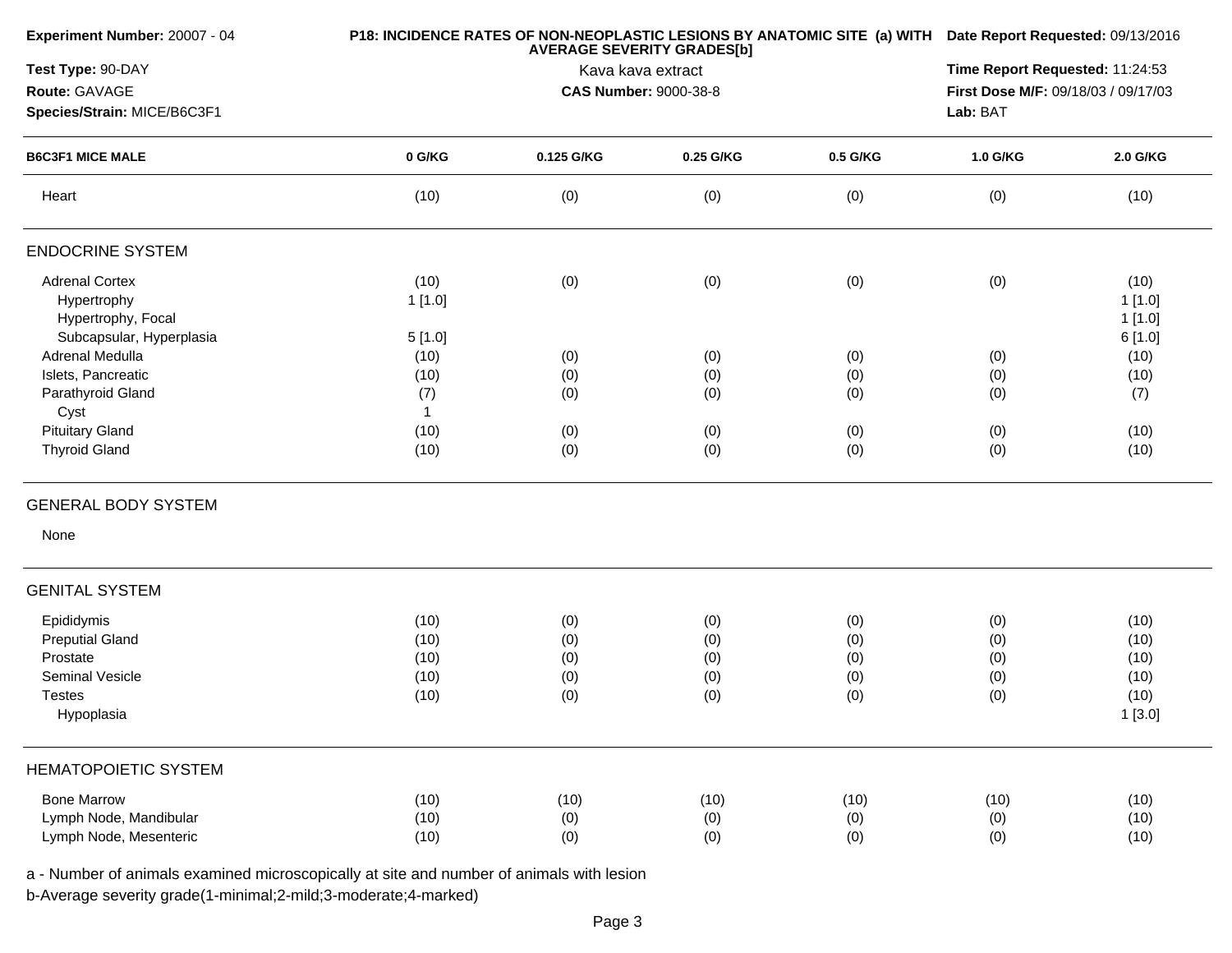| Experiment Number: 20007 - 04                                                            |                | P18: INCIDENCE RATES OF NON-NEOPLASTIC LESIONS BY ANATOMIC SITE (a) WITH Date Report Requested: 09/13/2016<br><b>AVERAGE SEVERITY GRADES[b]</b> |              |              |              |                        |
|------------------------------------------------------------------------------------------|----------------|-------------------------------------------------------------------------------------------------------------------------------------------------|--------------|--------------|--------------|------------------------|
| Test Type: 90-DAY<br>Route: GAVAGE<br>Species/Strain: MICE/B6C3F1                        |                | Kava kava extract<br><b>CAS Number: 9000-38-8</b><br>Lab: BAT                                                                                   |              |              |              |                        |
| <b>B6C3F1 MICE MALE</b>                                                                  | 0 G/KG         | 0.125 G/KG                                                                                                                                      | 0.25 G/KG    | 0.5 G/KG     | 1.0 G/KG     | 2.0 G/KG               |
| Spleen<br>Thymus<br>Necrosis                                                             | (10)<br>(10)   | (10)<br>(10)                                                                                                                                    | (10)<br>(10) | (10)<br>(10) | (10)<br>(10) | (10)<br>(10)<br>3[1.7] |
| <b>INTEGUMENTARY SYSTEM</b>                                                              |                |                                                                                                                                                 |              |              |              |                        |
| Skin                                                                                     | (10)           | (0)                                                                                                                                             | (0)          | (0)          | (0)          | (10)                   |
| MUSCULOSKELETAL SYSTEM                                                                   |                |                                                                                                                                                 |              |              |              |                        |
| Bone                                                                                     | (10)           | (0)                                                                                                                                             | (0)          | (0)          | (0)          | (10)                   |
| NERVOUS SYSTEM                                                                           |                |                                                                                                                                                 |              |              |              |                        |
| <b>Brain</b>                                                                             | (10)           | (0)                                                                                                                                             | (0)          | (0)          | (0)          | (10)                   |
| <b>RESPIRATORY SYSTEM</b>                                                                |                |                                                                                                                                                 |              |              |              |                        |
| Lung<br>Congestion<br>Inflammation, Chronic Active                                       | (10)<br>1[1.0] | (0)                                                                                                                                             | (0)          | (0)          | (0)          | (10)<br>2[3.0]         |
| Nose                                                                                     | (10)           | (0)                                                                                                                                             | (0)          | (0)          | (0)          | (10)                   |
| Trachea                                                                                  | (10)           | (0)                                                                                                                                             | (0)          | (0)          | (0)          | (10)                   |
| SPECIAL SENSES SYSTEM                                                                    |                |                                                                                                                                                 |              |              |              |                        |
| Eye<br>Harderian Gland                                                                   | (10)<br>(10)   | (0)<br>(0)                                                                                                                                      | (0)<br>(0)   | (0)<br>(0)   | (0)<br>(0)   | (10)<br>(10)           |
| <b>URINARY SYSTEM</b>                                                                    |                |                                                                                                                                                 |              |              |              |                        |
| Kidney                                                                                   | (10)           | (0)                                                                                                                                             | (0)          | (0)          | (0)          | (10)                   |
| a - Number of animals examined microscopically at site and number of animals with lesion |                |                                                                                                                                                 |              |              |              |                        |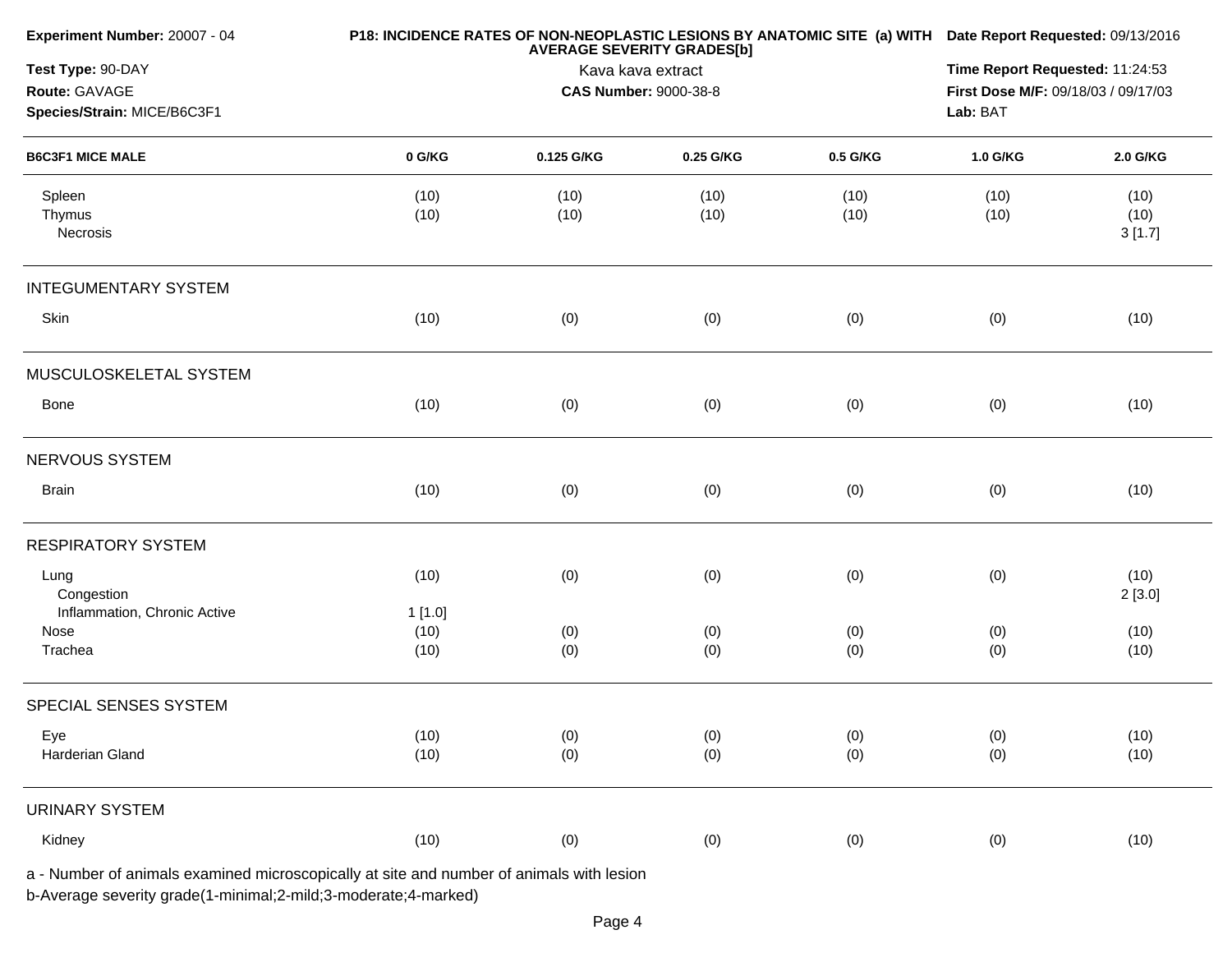| Experiment Number: 20007 - 04                    |        | P18: INCIDENCE RATES OF NON-NEOPLASTIC LESIONS BY ANATOMIC SITE (a) WITH<br><b>AVERAGE SEVERITY GRADES[b]</b> |             |            |            | Date Report Requested: 09/13/2016 |  |  |
|--------------------------------------------------|--------|---------------------------------------------------------------------------------------------------------------|-------------|------------|------------|-----------------------------------|--|--|
| <b>Test Type: 90-DAY</b><br><b>Route: GAVAGE</b> |        | Time Report Requested: 11:24:53<br><b>First Dose M/F: 09/18/03 / 09/17/03</b>                                 |             |            |            |                                   |  |  |
| Species/Strain: MICE/B6C3F1                      |        |                                                                                                               |             |            | Lab: BAT   |                                   |  |  |
| <b>B6C3F1 MICE MALE</b>                          | 0 G/KG | $0.125$ G/KG                                                                                                  | $0.25$ G/KG | $0.5$ G/KG | $1.0$ G/KG | 2.0 G/KG                          |  |  |
| Mineralization                                   | 2[1.0] |                                                                                                               |             |            |            |                                   |  |  |
| Nephropathy                                      | 2[1.0] |                                                                                                               |             |            |            |                                   |  |  |
| Urinary Bladder                                  | (10)   | (0)                                                                                                           | (0)         | (0)        | (0)        | (10)                              |  |  |

\*\*\* END OF MALE \*\*\*

a - Number of animals examined microscopically at site and number of animals with lesionb-Average severity grade(1-minimal;2-mild;3-moderate;4-marked)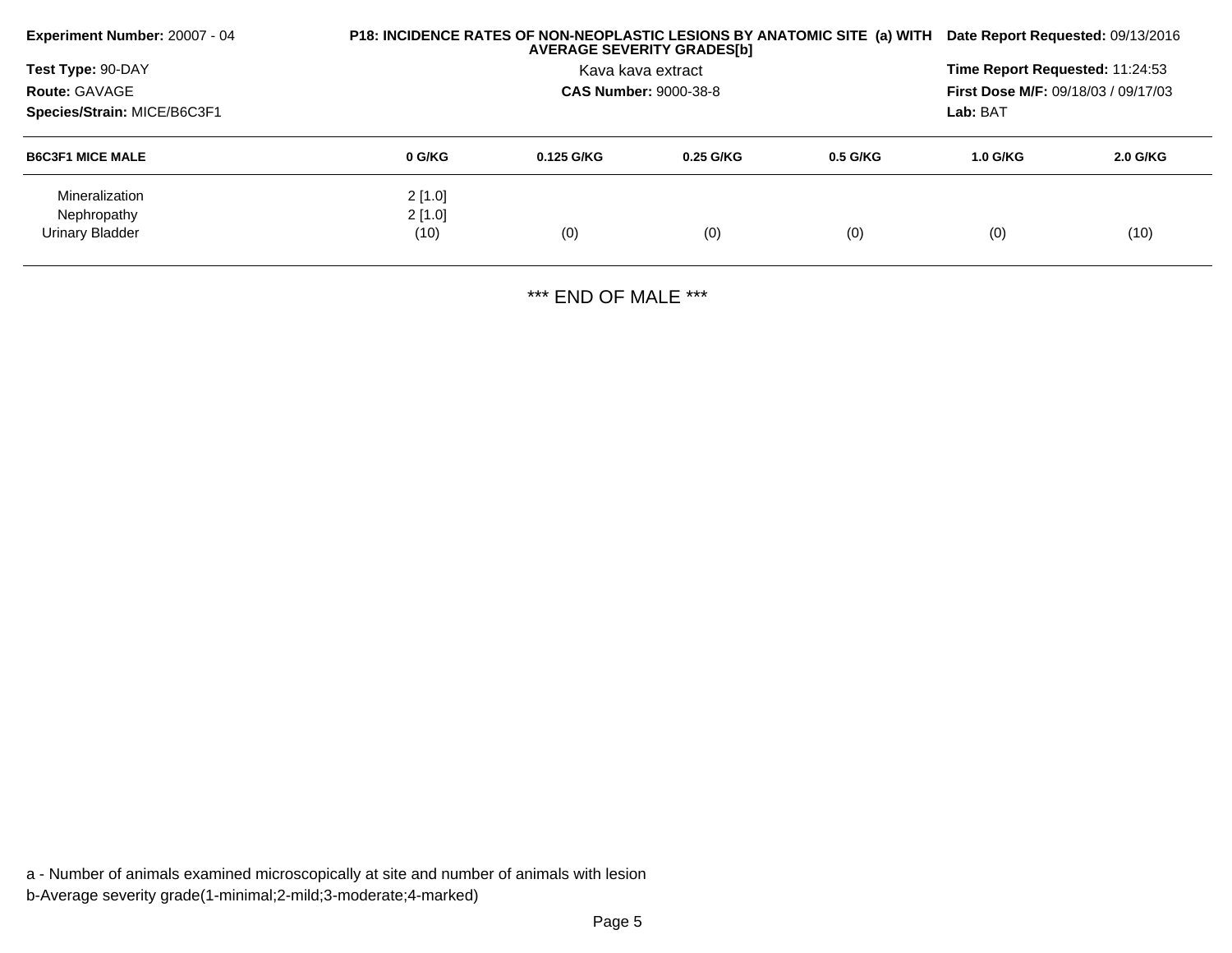| Experiment Number: 20007 - 04                                                      |              | P18: INCIDENCE RATES OF NON-NEOPLASTIC LESIONS BY ANATOMIC SITE (a) WITH<br><b>AVERAGE SEVERITY GRADES[b]</b> |                   |            |                                     |                    |  |
|------------------------------------------------------------------------------------|--------------|---------------------------------------------------------------------------------------------------------------|-------------------|------------|-------------------------------------|--------------------|--|
| Test Type: 90-DAY                                                                  |              |                                                                                                               | Kava kava extract |            | Time Report Requested: 11:24:53     |                    |  |
| Route: GAVAGE                                                                      |              | <b>CAS Number: 9000-38-8</b>                                                                                  |                   |            | First Dose M/F: 09/18/03 / 09/17/03 |                    |  |
| Species/Strain: MICE/B6C3F1<br><b>B6C3F1 MICE FEMALE</b>                           |              |                                                                                                               |                   |            |                                     |                    |  |
|                                                                                    | 0 G/KG       | 0.125 G/KG                                                                                                    | 0.25 G/KG         | 0.5 G/KG   | 1.0 G/KG                            | 2.0 G/KG           |  |
| <b>Disposition Summary</b>                                                         |              |                                                                                                               |                   |            |                                     |                    |  |
| <b>Animals Initially In Study</b><br><b>Early Deaths</b><br><b>Dosing Accident</b> | 10           | 10                                                                                                            | 10                | 10         | 10                                  | 10<br>$\mathbf{1}$ |  |
| <b>Natural Death</b>                                                               |              |                                                                                                               |                   |            |                                     | 3                  |  |
| <b>Survivors</b>                                                                   |              |                                                                                                               |                   |            |                                     |                    |  |
| <b>Terminal Sacrifice</b>                                                          | 10           | 10                                                                                                            | 10                | 10         | 10                                  | 6                  |  |
| <b>Animals Examined Microscopically</b>                                            | 10           | 10                                                                                                            | 10                | 10         | 10                                  | 10                 |  |
| <b>ALIMENTARY SYSTEM</b>                                                           |              |                                                                                                               |                   |            |                                     |                    |  |
| Esophagus                                                                          | (10)         | (0)                                                                                                           | (0)               | (0)        | (0)                                 | (10)               |  |
| Hemorrhage                                                                         |              |                                                                                                               |                   |            |                                     | 1[3.0]             |  |
| Inflammation, Acute<br>Gallbladder                                                 |              |                                                                                                               |                   |            |                                     | 1[2.0]             |  |
| Intestine Large, Cecum                                                             | (10)<br>(10) | (0)                                                                                                           | (0)               | (0)        | (0)                                 | (10)<br>(10)       |  |
| Intestine Large, Colon                                                             |              | (0)                                                                                                           | (0)               | (0)        | (0)                                 | (10)               |  |
| Intestine Large, Rectum                                                            | (10)<br>(10) | (0)                                                                                                           | (0)               | (0)<br>(0) | (0)<br>(0)                          | (10)               |  |
| Intestine Small, Duodenum                                                          | (10)         | (0)                                                                                                           | (0)               | (0)        | (0)                                 | (10)               |  |
| Intestine Small, Ileum                                                             | (10)         | (0)<br>(0)                                                                                                    | (0)<br>(0)        | (0)        | (0)                                 | (10)               |  |
| Intestine Small, Jejunum                                                           | (10)         | (0)                                                                                                           | (0)               | (0)        | (0)                                 | (10)               |  |
| Liver                                                                              | (10)         | (10)                                                                                                          | (10)              | (10)       | (10)                                | (10)               |  |
| Inflammation, Chronic                                                              | 9[1.0]       | 10 [1.0]                                                                                                      | 10 [1.0]          | 9[1.0]     | 8[1.0]                              | 4[1.0]             |  |
| Necrosis                                                                           |              | 1[1.0]                                                                                                        | 1[1.0]            | 1[1.0]     |                                     |                    |  |
| Centrilobular, Hypertrophy                                                         |              |                                                                                                               |                   | 2[1.0]     | 5[1.0]                              | 4[1.5]             |  |
| Pancreas                                                                           | (10)         | (0)                                                                                                           | (0)               | (0)        | (0)                                 | (10)               |  |
| Acinus, Vacuolization Cytoplasmic                                                  | 1[2.0]       |                                                                                                               |                   |            |                                     | 2[2.0]             |  |
| <b>Salivary Glands</b>                                                             | (10)         | (0)                                                                                                           | (0)               | (0)        | (0)                                 | (10)               |  |
| Stomach, Forestomach                                                               | (10)         | (0)                                                                                                           | (0)               | (0)        | (0)                                 | (10)               |  |
| Mineralization                                                                     |              |                                                                                                               |                   |            |                                     | 1[1.0]             |  |
| Stomach, Glandular                                                                 | (10)         | (0)                                                                                                           | (0)               | (0)        | (0)                                 | (10)               |  |
| Cyst                                                                               | $\mathbf{1}$ |                                                                                                               |                   |            |                                     | $\mathbf{1}$       |  |
| Inflammation, Chronic                                                              |              |                                                                                                               |                   |            |                                     | 1[1.0]             |  |
| Mineralization                                                                     |              |                                                                                                               |                   |            |                                     | 1[2.0]             |  |

a - Number of animals examined microscopically at site and number of animals with lesion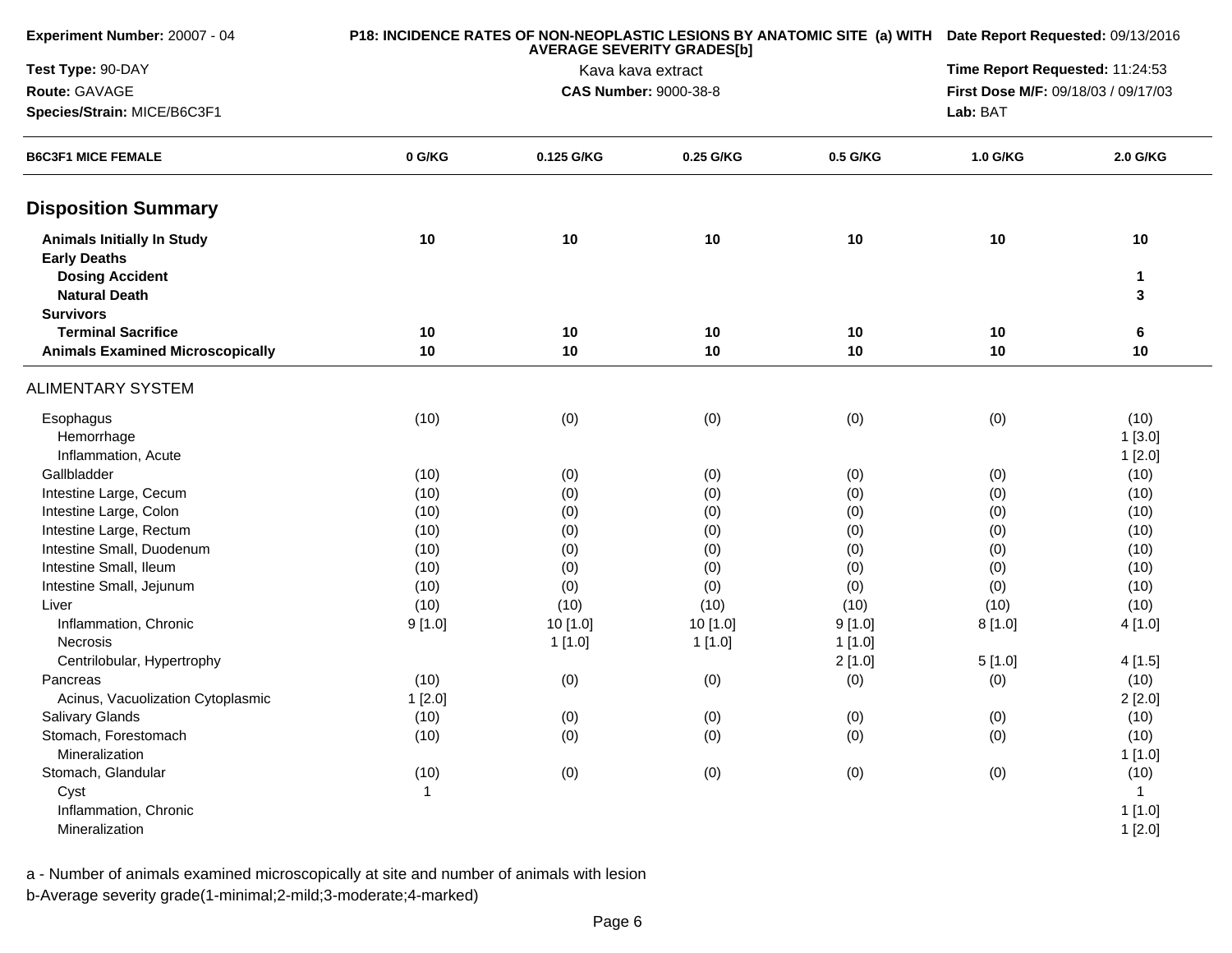| Experiment Number: 20007 - 04                            |              | P18: INCIDENCE RATES OF NON-NEOPLASTIC LESIONS BY ANATOMIC SITE (a) WITH Date Report Requested: 09/13/2016 |                              |            |                                     |              |
|----------------------------------------------------------|--------------|------------------------------------------------------------------------------------------------------------|------------------------------|------------|-------------------------------------|--------------|
| Test Type: 90-DAY                                        |              | <b>AVERAGE SEVERITY GRADES[b]</b><br>Kava kava extract                                                     |                              |            |                                     |              |
| Route: GAVAGE                                            |              |                                                                                                            | <b>CAS Number: 9000-38-8</b> |            | First Dose M/F: 09/18/03 / 09/17/03 |              |
| Species/Strain: MICE/B6C3F1<br><b>B6C3F1 MICE FEMALE</b> |              |                                                                                                            |                              |            |                                     |              |
|                                                          | $0$ G/KG     | 0.125 G/KG                                                                                                 | 0.25 G/KG                    | 0.5 G/KG   | 1.0 G/KG                            | 2.0 G/KG     |
| CARDIOVASCULAR SYSTEM                                    |              |                                                                                                            |                              |            |                                     |              |
| <b>Blood Vessel</b><br>Heart                             | (10)<br>(10) | (0)<br>(0)                                                                                                 | (0)<br>(0)                   | (0)<br>(0) | (0)<br>(0)                          | (10)<br>(10) |
| <b>ENDOCRINE SYSTEM</b>                                  |              |                                                                                                            |                              |            |                                     |              |
| <b>Adrenal Cortex</b>                                    | (10)         | (0)                                                                                                        | (0)                          | (0)        | (0)                                 | (10)         |
| Subcapsular, Hyperplasia<br>Adrenal Medulla              | 10 [1.3]     |                                                                                                            |                              |            |                                     | 8[1.0]       |
| Islets, Pancreatic                                       | (10)<br>(10) | (0)<br>(0)                                                                                                 | (0)                          | (0)        | (0)                                 | (10)<br>(10) |
| Parathyroid Gland                                        | (7)          | (0)                                                                                                        | (0)<br>(0)                   | (0)<br>(0) | (0)<br>(0)                          | (10)         |
| <b>Pituitary Gland</b>                                   | (10)         | (0)                                                                                                        | (0)                          | (0)        | (0)                                 | (10)         |
| <b>Thyroid Gland</b>                                     | (10)         | (0)                                                                                                        | (0)                          | (0)        | (0)                                 | (10)         |
| Cyst                                                     |              |                                                                                                            |                              |            |                                     | $\mathbf{1}$ |
| <b>GENERAL BODY SYSTEM</b>                               |              |                                                                                                            |                              |            |                                     |              |
| None                                                     |              |                                                                                                            |                              |            |                                     |              |
| <b>GENITAL SYSTEM</b>                                    |              |                                                                                                            |                              |            |                                     |              |
| <b>Clitoral Gland</b>                                    | (10)         | (0)                                                                                                        | (0)                          | (0)        | (0)                                 | (10)         |
| Ovary                                                    | (10)         | (0)                                                                                                        | (0)                          | (0)        | (0)                                 | (10)         |
| Uterus                                                   | (10)         | (0)                                                                                                        | (0)                          | (0)        | (0)                                 | (10)         |
| <b>HEMATOPOIETIC SYSTEM</b>                              |              |                                                                                                            |                              |            |                                     |              |
| <b>Bone Marrow</b>                                       | (10)         | (10)                                                                                                       | (10)                         | (10)       | (10)                                | (10)         |
| Lymph Node, Mandibular                                   | (10)         | (0)                                                                                                        | (0)                          | (0)        | (0)                                 | (10)         |
| Lymph Node, Mesenteric                                   | (10)         | (0)                                                                                                        | (0)                          | (0)        | (0)                                 | (10)         |
| Spleen                                                   | (10)         | (10)                                                                                                       | (10)                         | (10)       | (10)                                | (10)         |

a - Number of animals examined microscopically at site and number of animals with lesion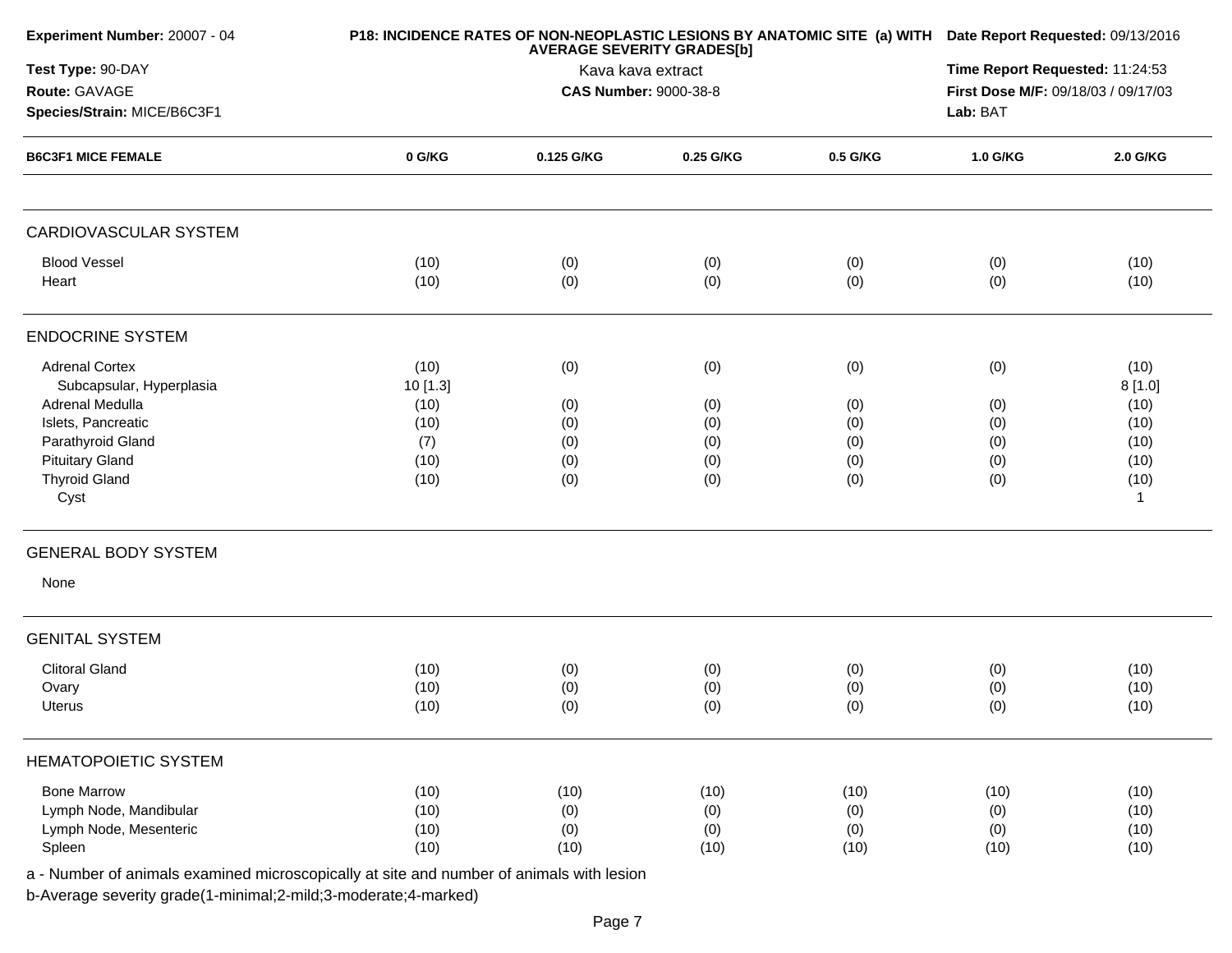| Experiment Number: 20007 - 04                                                            |              | P18: INCIDENCE RATES OF NON-NEOPLASTIC LESIONS BY ANATOMIC SITE (a) WITH Date Report Requested: 09/13/2016<br><b>AVERAGE SEVERITY GRADES[b]</b> |            |            |            |                        |
|------------------------------------------------------------------------------------------|--------------|-------------------------------------------------------------------------------------------------------------------------------------------------|------------|------------|------------|------------------------|
| Test Type: 90-DAY<br>Route: GAVAGE<br>Species/Strain: MICE/B6C3F1                        |              | Kava kava extract<br><b>CAS Number: 9000-38-8</b>                                                                                               |            |            |            |                        |
| <b>B6C3F1 MICE FEMALE</b>                                                                | 0 G/KG       | 0.125 G/KG                                                                                                                                      | 0.25 G/KG  | 0.5 G/KG   | 1.0 G/KG   | 2.0 G/KG               |
| Thymus<br>Necrosis                                                                       | (10)         | (10)                                                                                                                                            | (10)       | (10)       | (10)       | (10)<br>2[2.0]         |
| <b>INTEGUMENTARY SYSTEM</b>                                                              |              |                                                                                                                                                 |            |            |            |                        |
| Mammary Gland<br>Skin<br>Inflammation                                                    | (10)<br>(10) | (0)<br>(0)                                                                                                                                      | (0)<br>(0) | (0)<br>(0) | (0)<br>(0) | (9)<br>(10)<br>1 [1.0] |
| MUSCULOSKELETAL SYSTEM                                                                   |              |                                                                                                                                                 |            |            |            |                        |
| Bone                                                                                     | (10)         | (0)                                                                                                                                             | (0)        | (0)        | (0)        | (10)                   |
| NERVOUS SYSTEM                                                                           |              |                                                                                                                                                 |            |            |            |                        |
| <b>Brain</b>                                                                             | (10)         | (0)                                                                                                                                             | (0)        | (0)        | (0)        | (10)                   |
| <b>RESPIRATORY SYSTEM</b>                                                                |              |                                                                                                                                                 |            |            |            |                        |
| Lung<br>Congestion                                                                       | (10)         | (0)                                                                                                                                             | (0)        | (0)        | (0)        | (10)<br>1[3.0]         |
| Nose<br>Trachea                                                                          | (10)<br>(10) | (0)<br>(0)                                                                                                                                      | (0)<br>(0) | (0)<br>(0) | (0)<br>(0) | (10)<br>(10)           |
| SPECIAL SENSES SYSTEM                                                                    |              |                                                                                                                                                 |            |            |            |                        |
| Eye<br>Harderian Gland                                                                   | (10)<br>(10) | (0)<br>(0)                                                                                                                                      | (0)<br>(0) | (0)<br>(0) | (0)<br>(0) | (9)<br>(10)            |
| <b>URINARY SYSTEM</b>                                                                    |              |                                                                                                                                                 |            |            |            |                        |
| Kidney                                                                                   | (10)         | (0)                                                                                                                                             | (0)        | (0)        | (0)        | (10)                   |
| a - Number of animals examined microscopically at site and number of animals with lesion |              |                                                                                                                                                 |            |            |            |                        |